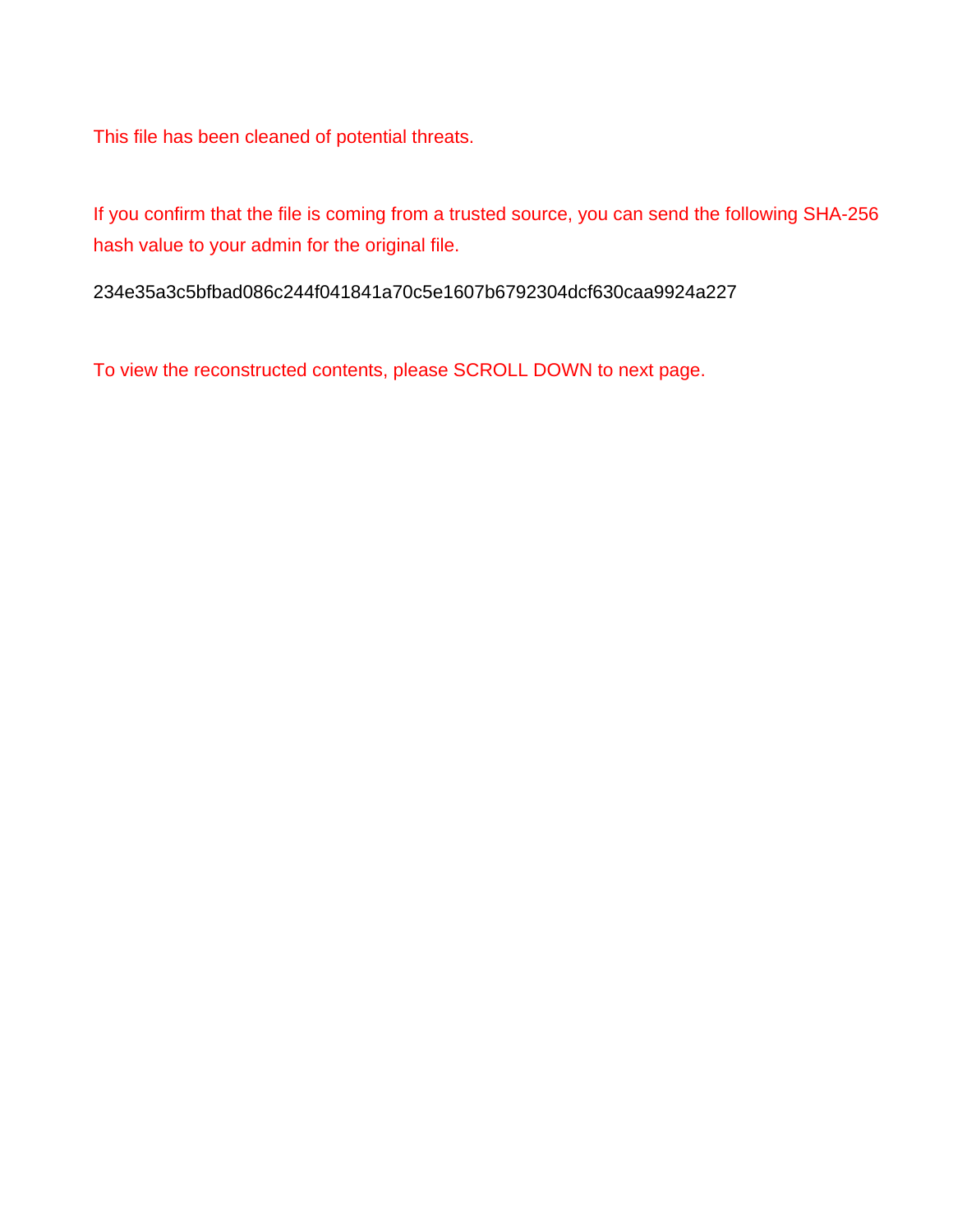# **C.V.**

## **Name** : **Ibrahim Zaky HAGER**

**Date of Birth :** 23 / 1 / 1962

**Occupation : Professor** since 24/9/2012, Head of Physics Department, Faculty of Science, Menoufia University, Shebin El-Koom, Egypt.

#### **Head of Physics Departmant**

**Speciallization:** Materials Physics (glass science and technology).

**E-mail :** izhager@yahoo.com **Mobil** : 01092153483

## **Scientific Graduation :**

- (1) **B. Sc.** (1984), Physics Department, Faculty of Science, Menoufia Univ., Egypt.
- (2) **M. Sc.** (1991), Thesis titled "Acoustical and Structural Investigation of Some Phosphate Glasses", Physics Department, Faculty of Science, Menoufia Univ., Egypt.
- **(3) Ph. D.** (1997), Thesis titled "Structural Investigation of Fluoride Glasses" by Channel system cooperation from (1993-1995) between University of Rennes 1, (Material Photoniques Laboratory), **France** and Faculty of Science, Menoufia Univ., Egypt.

# **Experience :**

(1) **Demonstrator**, from 1986 to 1991 in Physics Department, Faculty of Science, Menoufia Univ., Egypt.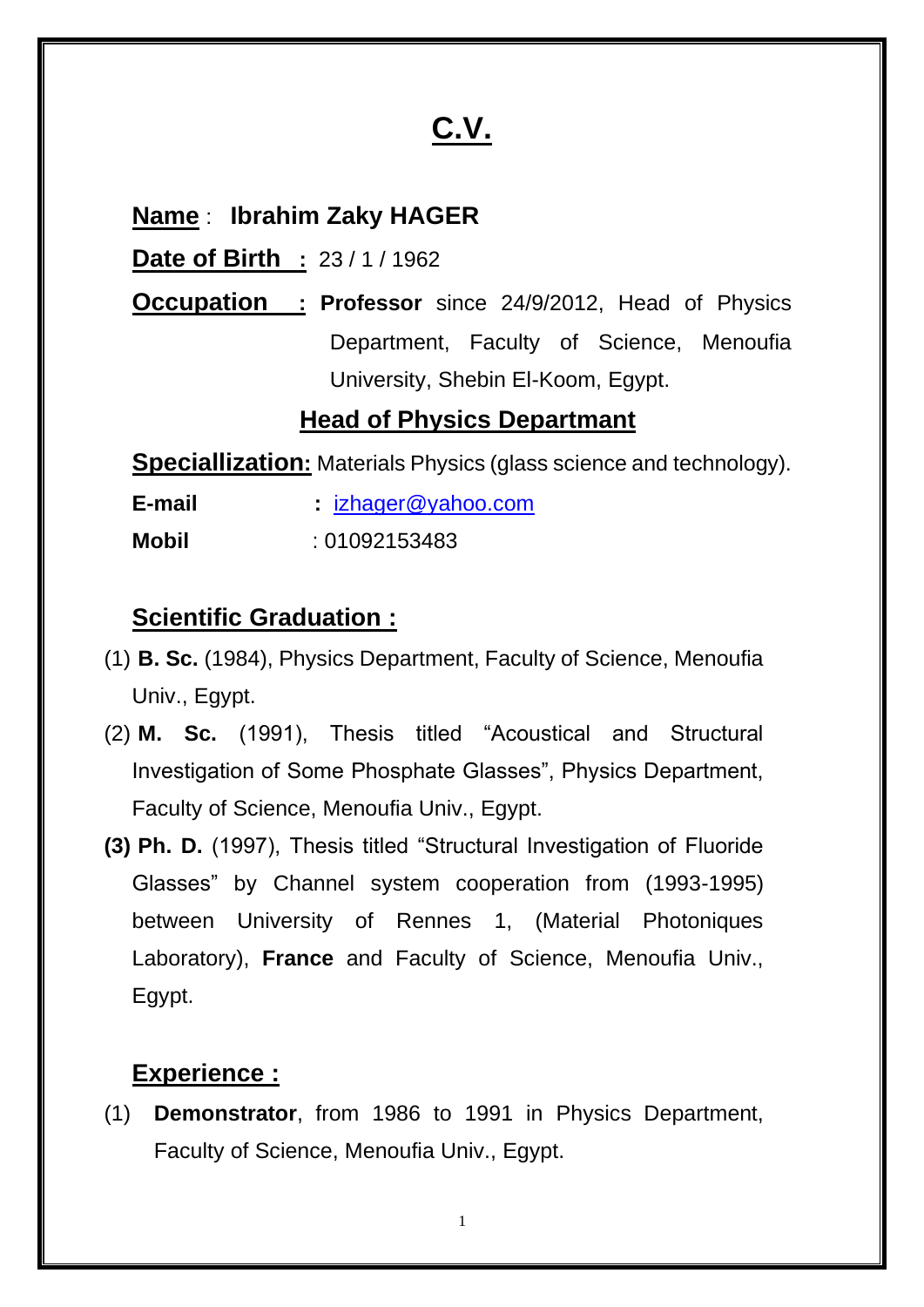- (2) **Assistant Lecturer**, from 1991 to 1997 in Physics Department, Faculty of Science, Menoufia Univ., Egypt.
- (3) **Lecturer**, from 1997 until Mar 2004 in Physics Department, Faculty of Science, Menoufia Univ., Egypt.
- (4) **Associate Professor**, from 29 / 2 / 2004 until Sept. 2012 in Physics Department, Faculty of Science, Menoufia Univ., Egypt.
- (5) **Professor**, from Sept. 2012 in Physics Department, Faculty of Science, Menoufia Univ., Egypt.
- (6) **Scientific mission** at University of Rennes 1, (Material Photoniques Laboratory), **France,** from Sept. 1997 to Dec. 1997.
- (7) **Visiting Professor** at Univ. of LeMan, **France,** from 1/6/1998 to 1/7/1998.

# **Reviewer of some International Journals:**

- (1) Journal of Physics and Chemistry of Solids.
- (2) Materials Chemistry and Physics
- (3) Measurements
- (4) Journal of Alloys and Compounds
- (5) International Journal of Physical Science
- (6) Materials Science and Engineering B
- (7) Journal of Thermal Analysis and Calorimetry

#### **Referee of Thesis:**

- (1)M. Sc. Thesis in solid state physics in faculty of science, Sana'a university, Yemen
- (2)M. Sc. Thesis in solid state physics in faculty of science, Teiz University, Yemen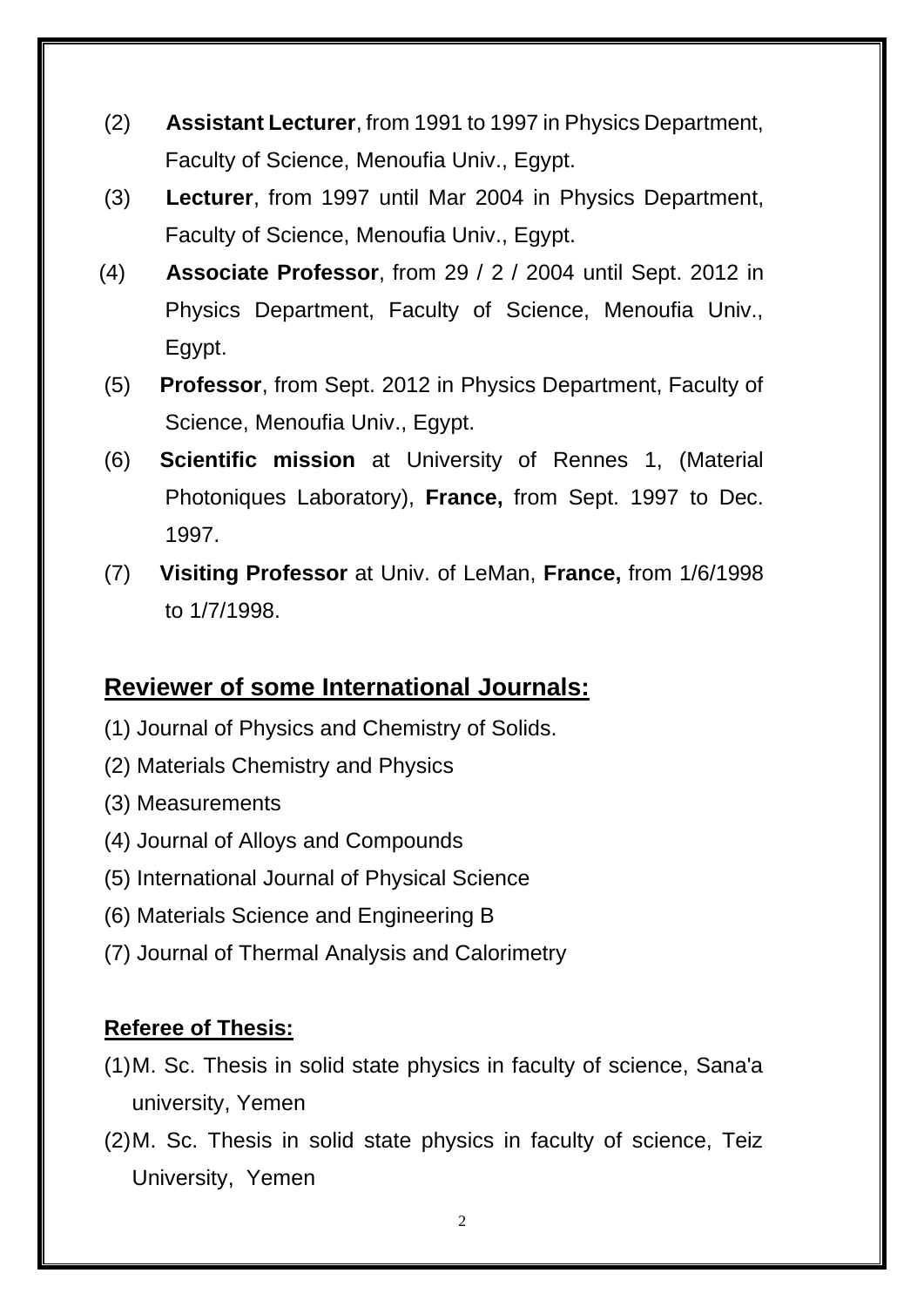- (3)M. Sc. Thesis in solid state physics in faculty of science, Mansoura University, Egypt, 2017
- (4)M. Sc. Thesis in solid state physics in faculty of science, Mansoura University, Egypt, 2018
- (5)M. Sc. Thesis in solid state physics in faculty of science, Benha University, Egypt, 2018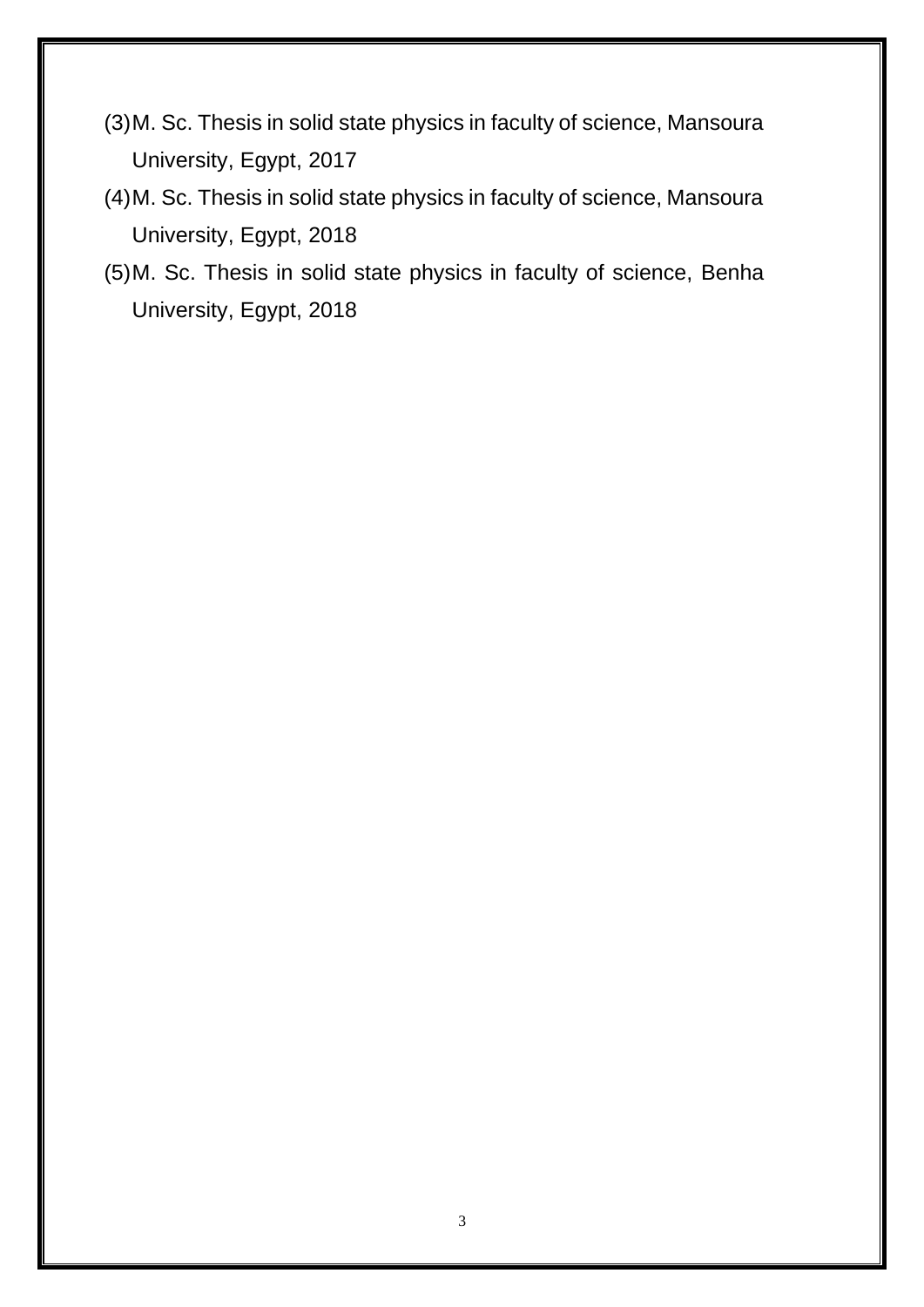**قائمة باألبحاث المنشورة الخاصة باألستاذ الدكتور / ابراهيم زكي حجــر (Hager .Z .I(**

# **List of publications**

- 1- A. Khafagy , A. Higazy, M. Ewaida, M. Ghoneim, **I. Z. Hager** and R. El-Bahnasawy " Infrared spectra and composition dependence investigations of vitreous V2O5/P2O<sup>5</sup> glasses" J. Mater. Sci. 27 (1992) 1435.
- 2- A. Khafagy , A. Higazy, M. Ewaida, M. Ghoneim and **I. Z. Hager** " Compositional and annealing effects on properties of  $V_2O_5/P_2O_5$  glasses", Indian J. Phys. 66A (1991) 289.
- 3- R. El-Mallawany , A. Khafagy, M. Ewaida, **I. Z. Hager**, M. Poulain and M. Poulain, J. Non-Cryst. Solids 184 (1995) 141.
- 4- A. Khafagy , M. Ewaida, M. Ghoneim and **I. Z. Hager** " DTA and annealing investigations of some  $V_2O_5/P_2O_5$  glasses", Indian J. Phys. 71A [1] (1997) 289.
- 5- **I. Z. Hager**, R. El-Mallawany and M. Poulain " Infrared and Raman spectra of new molybdenum and tungsten oxyfluoride glasses", J. Mater. Sci. 34 (1999) 5163.
- 6- M. El-Hofy and **I. Z. Hager** " Ionic conductivity in MoO3-BaF2-AgI-LiF glasses", Physica status solidi (a) 182[2] (2000) 697.
- 7- **I. Z. Hager** "Elastic moduli of boron oxyfluoride glasses: experimental determinations and application of Makishima and Mackenzie's theory", J. Mater. Sci. 37 (2002) 1309.
- 8- R. El-Mallawany, **I. Z. Hager** and M. Poulain,"Thermal properties of new molybdenum oxyfluoride glasses", J. Mater. Sci. 37 (2002) 3291.
- 9- **I. Z. Hager** and M. El-Hofy " Investigations of spectral absorption and elastic moduli of lithium haloborate glasses", Physica status solidi (a) 198[1] (2003) 7.
- 10-M. El-Hofy and **I. Z. Hager** " Ionic conductivity of lithium haloborate glasses", Physica status solidi (a) 199[3] (2003) 448.
- 11-Z. C. Klouche Bouchaour, M. Poulain, M. Belhadji, **I. Hager**, R. ElMallawany "New oxyfluoroniobate glasses", J. Non-Cryst. Solids 351 (2005) 818.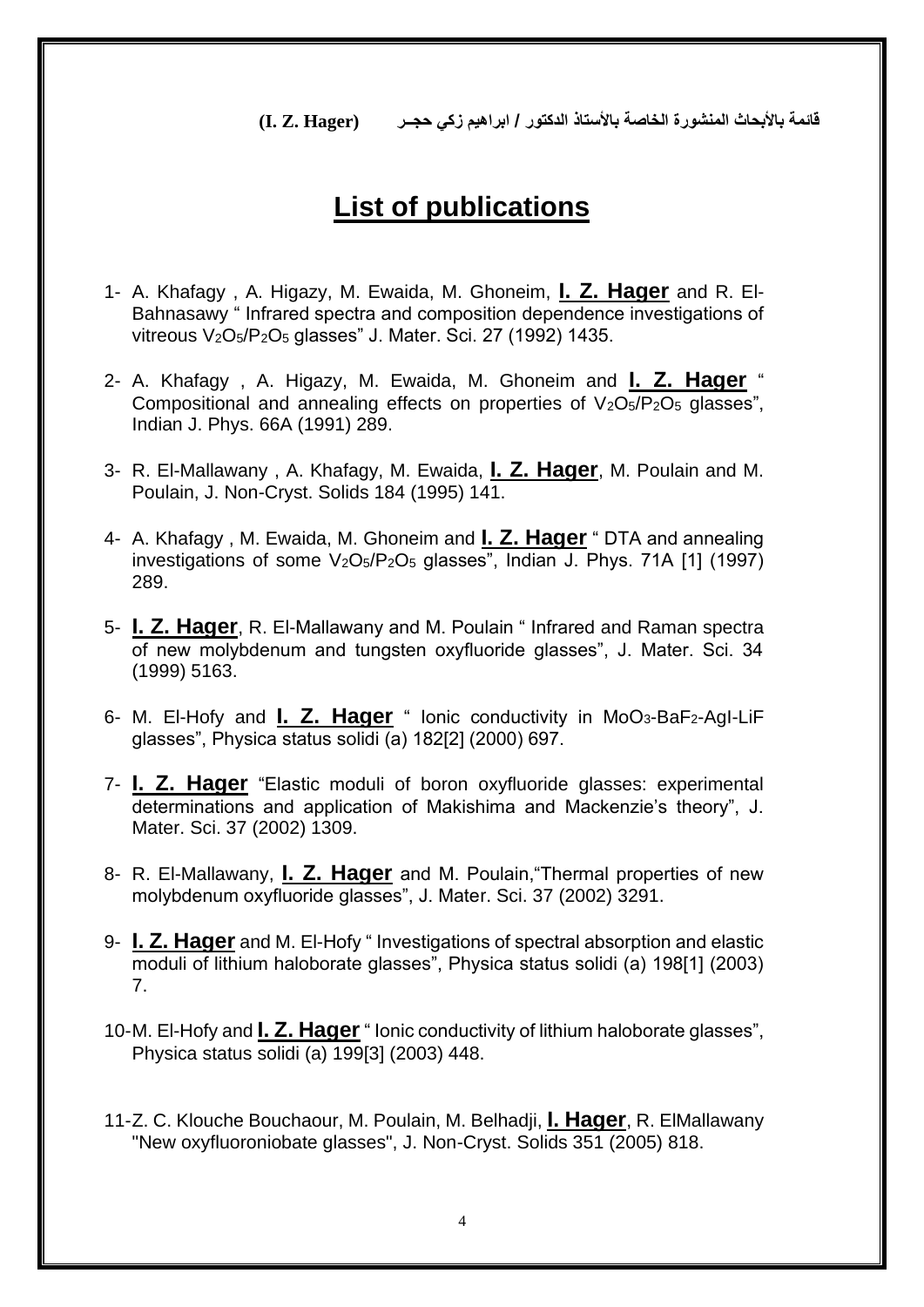- 12-**I. Z. Hager**, "Study on some physical properties of new oxyfluorovanadate glasses" Materials Chemistry and Physics, 109 (2008) 365.
- 13-**I. Z. Hager**, "Optical properties of lithium barium haloborate glasses" J. Phys. Chem. Solids 70 (2009) 210.
- 14-**I. Z. Hager**, R. El-Mallawany, "Preparation and structural studies in the (70 x)TeO<sub>2</sub>-20WO<sub>3</sub>-10Li<sub>2</sub>O-xLn<sub>2</sub>O<sub>3</sub> glasses", J. Materials Science 45 (2010) 897.
- 15-**I. Z. Hager**, R. El-Mallawany, A. Bulou, "Luminescence spectra and optical properties of TeO2-WO3-Li2O glasses doped with Nd, Sm and Er rare earth ions" Physica B 406 (2011) 972.
- 16-**I. Z. Hager**, "DC conductivity of new single and mixed alkali oxyfluorovanadate glasses" Physica B 406 (2011) 2000.
- 17-**I. Z. Hager**, "Effect of Er2O<sup>3</sup> and ErF<sup>3</sup> on the structural and elastic properties of sodium oxyfluoroborate glasses", J. Alloys and Compounds 539 (2012) 256.
- 18-H. A. Othman, H. S. El-Kholy and **I. Z. Hager** "FTIR of binary lead borate glass: Structural Investigation", J.Molecular Structure 1106 (2016) 286.
- 19-Hosam A. Othman, Hager S. Elkholy and **Ibrahim Z. Hager**"Spectroscopic investigation of Samarium doped lead oxyflouride glasses using photo and cathode luminescence, International Journal of Applied Glass Science, (2016)1.
- 20-H. A. Othman, H. S. El-Kholy and **I. Z. Hager "**Structural and optical investigation of undoped and Sm3+ doped lead oxyfluoroborate glasses ", Materials Research Bulletin 89 (2017) 210.
- 21-**I. Z. Hager,** H. A. Othman and D. T. Valiev "Compositional dependence of thermal, optical and mechanical properties of oxyfluoride glass, IOP Conf. Series: Journal of Physics: Conf. Series **1830** (2017)**0**012125.
- 22-Hesham A. Afifi, **Ibrahim Z. Hager**, Nadia S. Abdel Aal and Ahmed M. Abd El-Aziz, "Temperature-dependent ultrasonic attenuation of superconducting composite Y123+Ni at low temperature, IOSR Journal of Applied Physics 10, [4] (2018), 60-69.
- 23- S. E. Ibrahim, Y. S. Rammah, **I. Z. Hager**, R. El-Mallawany, UV and electrical properties of TeO<sub>2</sub>-WO<sub>3</sub>-Li<sub>2</sub>O-Nb<sub>2</sub>O<sub>5</sub>/Sm<sub>2</sub>O<sub>3</sub>/Pr<sub>6</sub>O<sub>11</sub>/Er<sub>2</sub>O<sub>3</sub> glasses, J.Non-Crystalline Solids 498 (2018) 443.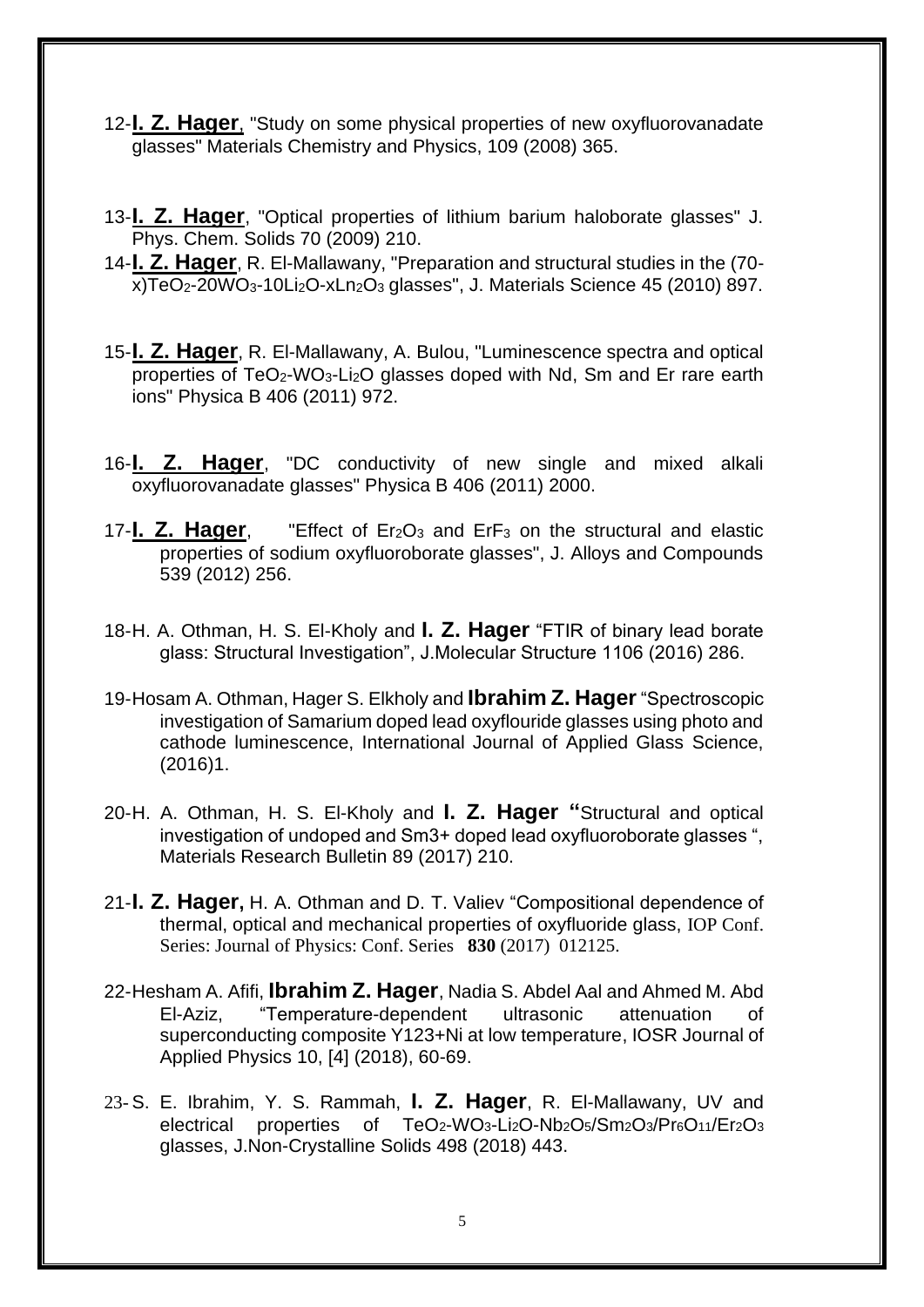- 24-Hesham A. Afifi, **Ibrahim Z. Hager**, Nadia S. Abdel Aal and Ahmed M. Abd El-Aziz ,Study of the effect of Ni additive in YBa2Cu3O7-δ superconducting composite employing ultrasonic measurement, Measurement 135 (2019) 928.
- 25-Ibrahim Z. Hager, Yasser S. Rammah, Hossam A. Othman, Eman M. Ibrahim Sayed F. Hassan, Fawzy H. Sallam, Nano-structured natural bentonite cla.y coated by polyvinyl alcohol polymer for gamma rays attenuation, Journal of Theoretical and Applied Physics 13 (2019)141– 153, (https://doi.org/10.1007/s40094-019-0332-5).
- 26-Hagar Elkholy, Hosam Othman , **Ibrahim Hager**, Medhat Ibrahim, Dominique de Ligny, Europium-Doped Tellurite Glasses: The Eu<sup>2+</sup> Emission in Tellurite, Adjusting Eu2+ and Eu3+ Emissions toward White Light Emission**,** Materials 12 (**2019)** 4140 (doi:10.3390/ma12244140).
- 27-Hagar Elkholy, Hosam Othman , **Ibrahim Hager**, Medhat Ibrahim, Dominique de Ligny, Thermal and optical properties of binary magnesium tellurit glasses and their link to the glass structure, Journal of Alloys and Compounds 823 (2020) 153781, (https://doi.org/10.1016/j.jallcom.2020.153781).